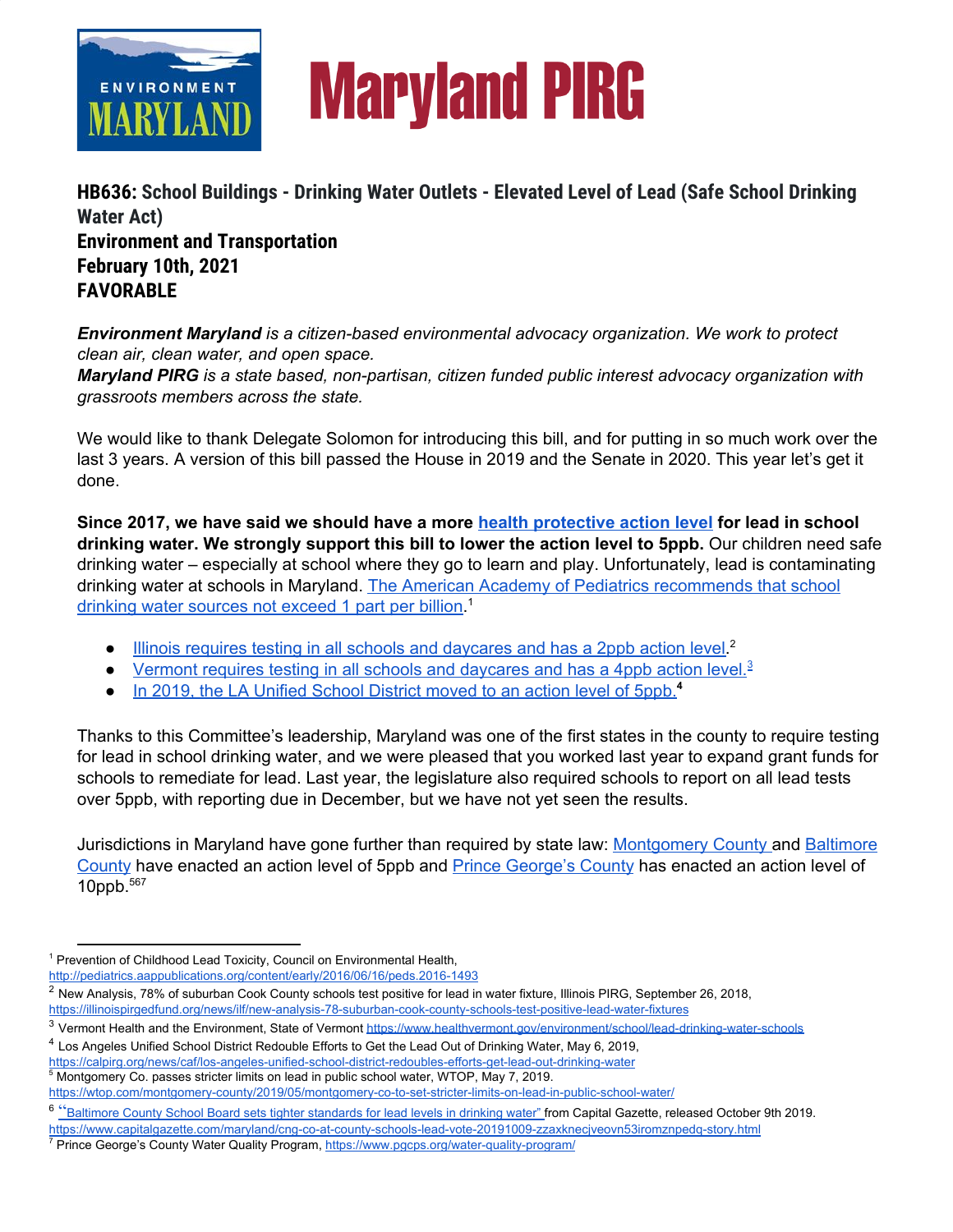In 2019, Maryland PIRG and Environment Maryland released a report, **Get the Lead Out: [Ensuring](https://marylandpirg.org/reports/mdp/get-lead-out-0) Safe Drinking Water for [Children](https://marylandpirg.org/reports/mdp/get-lead-out-0) At School, which gave Maryland a "C" on efforts to protect kids from lead in school drinking water.** This was an improvement from the "F" we received in 2017.

We understand that some of the Boards of Education are concerned about costs to remediate for lead. We are glad that this committee was able to increase access to grant funding for lead remediation last year through the Healthy School Facility Fee. HB1 and SB1 also include an additional year of funding for that fund. When taps test above the action level they can shut off access until they are able to remediate or add in filling stations. We are pleased the MDE has received [\\$513,000](https://www.epa.gov/newsreleases/epa-awards-maryland-department-environment-513000-test-lead-drinking-water-schools) from EPA to test for lead in school drinking water, and we hope the state will pursue further federal grant money to help with remediation. 8

# **When it comes to this bill, the question you should ask yourself is: if we have taps testing at levels over 5, should they be left on or turned off?**

# **BACKGROUND**

Public and private schools across the state are finding lead at frightening levels.

- In Baltimore City, some schools have been using bottled water since 2007.
- Some Harford County schools have also had [students](http://www.washingtontimes.com/news/2016/apr/9/high-lead-levels-a-costly-concern-at-schools-in-ma/) on bottled water since 2009.<sup>9</sup>
- Since testing began after the 2017 law, elevated levels of lead have been found in counties across the state: Anne Arundel, Baltimore County, Baltimore City, Carroll, Calvert, Howard, Montgomery, Prince George's, Washington, Wicomico, and Queen Anne's.
- Some came back with [astonishing](https://wtop.com/montgomery-county/2018/08/water-testing-finds-86-montgomery-co-schools-had-high-lead-levels/) levels of lead. For example, a classroom water fountain at Lucy V. Barnsley Elementary School in Silver Spring tested 356 ppb and in Kensington a kitchen faucet at Einstein High School tested at 700 ppb.<sup>10</sup>

According to MDE's [summary](https://mde.maryland.gov/programs/Water/water_supply/Documents/First_DrawSample_Results.pdf) of test results so far (attached)*,* of the 2,528 samples exceeded the Action Level (AL) of 20 parts per billion (ppb) of lead, just under half of which were drinking water outlets.

# **Our existing law:**

- 1. Requires all schools to conduct testing for lead in drinking water every 3 years.
- 2. Required the state to report to the General Assembly by December 2019 on all tests that came in above 5ppb.
- 3. Attaches the action level to the federal standard as outline by the EPAs 3Ts, which at the time of the law's enactment was 20ppb.
- 4. When elevated levels are found, it requires immediate shut off, parental notification, and other remediation actions.

All too often, schools (like homes) have pipes, plumbing and/or fixtures that leach lead into drinking water. In some cases, old service lines – the pipes that brings water from the mains in the street into buildings – are made entirely of lead. And where there is lead, there is a risk of contamination and exposure.

 $^8$  EPA Awards Maryland Department of the Environment \$513,000 to test for lead in drinking water at schools, April 1 2020, <https://www.epa.gov/newsreleases/epa-awards-maryland-department-environment-513000-test-lead-drinking-water-schools> <sup>9</sup> *High lead levels a costly concern at schools in Maryland*, Associated Press April 9, 2016[.](http://www.washingtontimes.com/news/2016/apr/9/high-lead-levels-a-costly-concern-at-schools-in-ma/)

<http://www.washingtontimes.com/news/2016/apr/9/high-lead-levels-a-costly-concern-at-schools-in-ma/>

<sup>10</sup> *Water testing finds 86 Montgomery Co. schools had high lead levels, WTOP, August 9, 2018*[.](https://wtop.com/montgomery-county/2018/08/water-testing-finds-86-montgomery-co-schools-had-high-lead-levels/) <https://wtop.com/montgomery-county/2018/08/water-testing-finds-86-montgomery-co-schools-had-high-lead-levels/>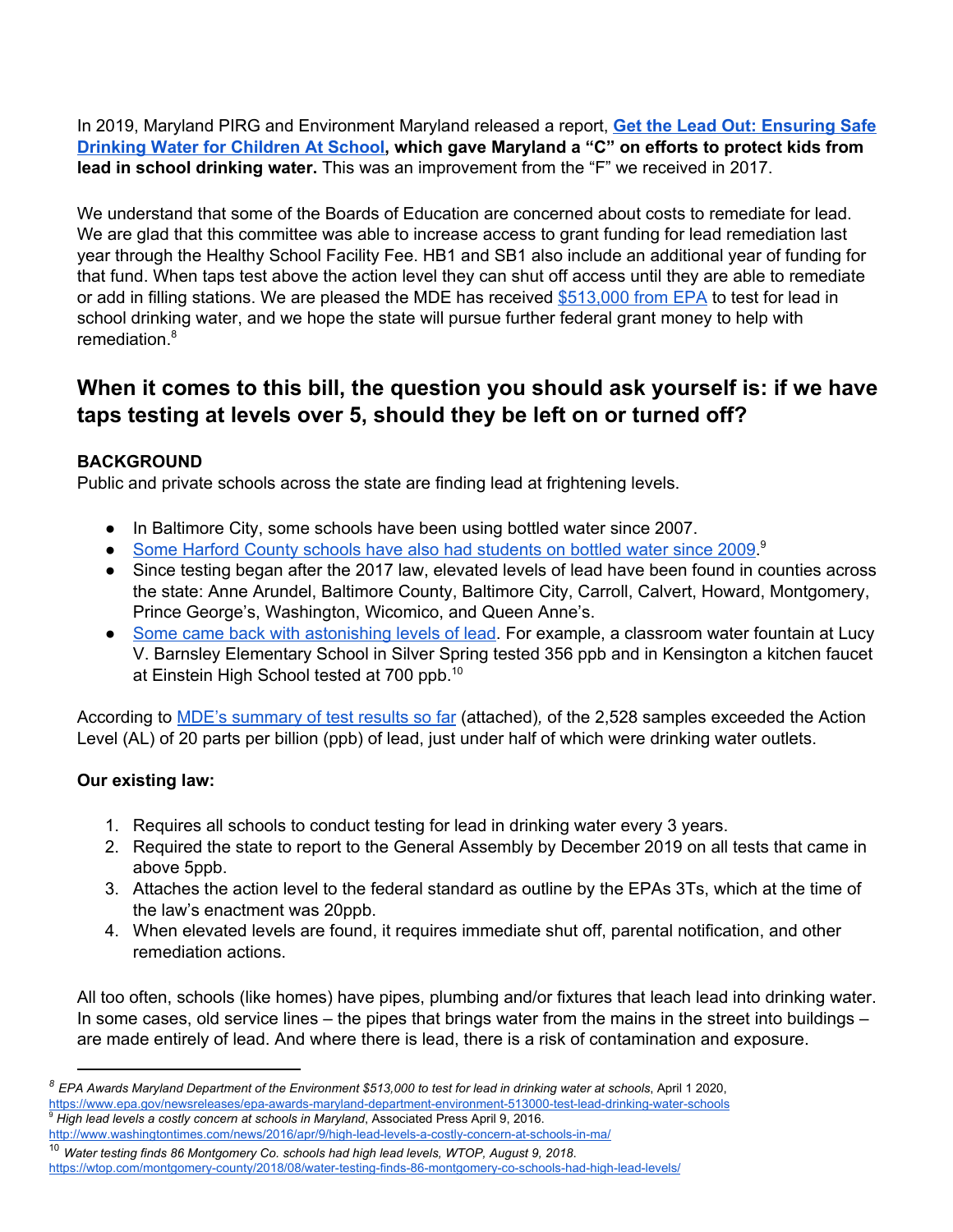The health threat of lead in schools' water deserves immediate attention from state policymakers for two reasons. Lead is highly toxic and especially damaging to children — impairing how they learn, grow, and behave. We ought to be particularly vigilant against this health threat at schools and pre-schools, where our children spend their days learning and playing.

A potent neurotoxin, lead affects how our children learn, grow and behave. [According](https://www.epa.gov/ground-water-and-drinking-water/basic-information-about-lead-drinking-water) to the EPA, "In children, low levels of [lead] exposure have been linked to damage to the central and peripheral nervous system, learning disabilities, shorter stature, impaired hearing, and impaired formation and function of blood cells."<sup>11</sup>

## **SOLUTION**

Given the high toxicity of lead to children, the most health-protective policy is simply to "get the lead out" of our schools and pre-schools. This involves removing lead-bearing parts from schools' drinking water systems — from service lines to faucets and fixtures.

Because all this prevention work will take time to complete, schools should immediately begin regular and proper testing of all water outlets used for drinking or cooking and promptly remove from service those outlets where elevated lead levels are detected. And schools should provide the public with easy access to testing data and the status of remediation plans.

The promise and viability of this "get the lead out" approach can be seen in municipal and voluntary programs across the country. Madison, Wisconsin and Lansing, Michigan have removed all lead service lines from homes, and New York City has replaced them at schools. Yes, this will cost money.

Undoing this toxic legacy in our communities will take time. But we can and should act now to protect our schools– the places where our children go each day to learn and play.

#### **We respectfully request a favorable report**

#### **Attachments: Partial Summary of Lead Testing Results in Maryland Schools**

<sup>11</sup> *Basic Information about Lead in Drinking Water,* <https://www.epa.gov/ground-water-and-drinking-water/basic-information-about-lead-drinking-water>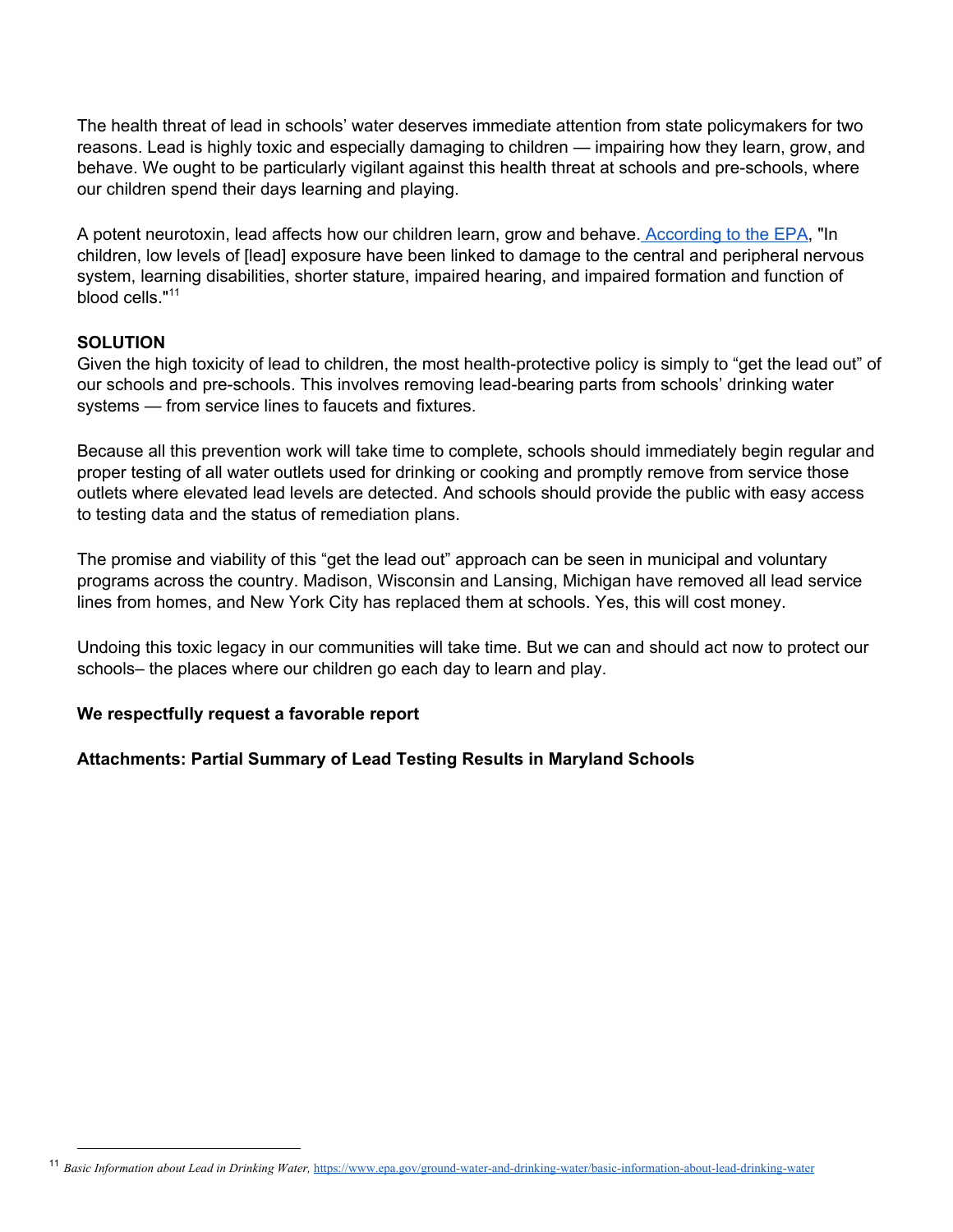## **Test Results**

## **These counties have published test results, and MDE has a [summary](https://mde.maryland.gov/programs/Water/water_supply/Pages/Testing-For-Lead-In-Drinking-Water-Public-and-Nonpublic-Schools.aspx) report (attached).**

- Anne Arundel [Schools](https://www.aacps.org/watertestresults)
- Calvert County Public [Schools](http://www.calvertnet.k12.md.us/departments/school_facilities/facilities_program_information/water_testing)
- Carroll [County](https://www.carrollk12.org/admin/facilities/Documents/CCPSH2OFixtureSampleResults.pdf)
- Howard County [Schools](https://www.hcpss.org/schools/water-quality-reports/)
- Prince [George's](https://www.pgcps.org/water-quality-program/) County Public Schools
- Queen Anne's County Public [Schools](https://www.qacps.org/site/default.aspx?PageType=3&DomainID=1&ModuleInstanceID=9296&ViewID=6446EE88-D30C-497E-9316-3F8874B3E108&RenderLoc=0&FlexDataID=13141&PageID=1)
- [Washington](http://wcpsmd.com/sites/default/files/documents/doub_water_test_results_04_18.pdf) County Public Schools

# **Anne Arundel County**

Since lead testing commenced in 2018, 105 drinking water outlets in Anne Arundel County Public Schools have shown elevated levels of lead.<sup>12 13</sup> Of the 23 of the 33 schools tested, testing found 30 sources of drinking water with lead levels testing at 20 ppb or higher. Ten were at High Point Elementary School in Pasadena.

## **Baltimore County**

Baltimore County found 23 schools test positive for elevated levels of lead.<sup>14 15</sup> Pot Spring Elementary in Timonium had one of the highest percentages of fixtures with lead, with seven of 48 tests finding elevated levels. At Padonia and West Towson, none of the affected fixtures were drinking fountains.

## **Calvert County**

4 out of 21 Schools in Calvert county tested so far in the 2017-2018 school year were found to have fixtures with elevated levels of lead. 16

## **Charles County**

In 2019, Charles County conducted lead testing and published all [results](https://www.ccboe.com/index.php/water-quality-reports) online.<sup>17</sup> The results found 11 elementary schools, 5 middle schools, 2 highschools, and 8 additional schools using well water had taps that tested above the action level.

# **Harford County**

In Harford County lead levels exceeding federal standards were found in 12 schools. The private John Carroll School in Bel Air found lead levels higher than 20 ppb in 19 sources in the building, though none of the drinking fixtures were affected.<sup>18</sup>

# **Howard County**

A first round of testing at Clarksville, St John's Lane, Talbott Springs, Jeffers Hill, and Pointers Run

<sup>&</sup>lt;sup>12</sup> State-mandated testing finds lead in water at two dozen local schools; Baltimore, Howard counties will test this year. Baltimore Sun. August 17th 2018. <https://www.baltimoresun.com/news/maryland/investigations/bs-md-sun-investigates-school-lead-testing-20180817-story.htm>

<sup>&</sup>lt;sup>13</sup> "High Levels of Lead Found in some Anne Arundel County Public [Schools](https://www.wmar2news.com/news/region/anne-arundel-county/testing-shows-elevated-lead-levels-in-some-drinking-water-at-anne-arundel-county-public-schools) drinking water" from WMAR Baltimore, published February 25th 2019, [https://www.wmar2news.com/news/region/anne-arundel-county/testing-shows-elevated-lead-levels-in-some-drinking-water-at-anne-arundel-county-pub](https://www.wmar2news.com/news/region/anne-arundel-county/testing-shows-elevated-lead-levels-in-some-drinking-water-at-anne-arundel-county-public-schools) [lic-schools](https://www.wmar2news.com/news/region/anne-arundel-county/testing-shows-elevated-lead-levels-in-some-drinking-water-at-anne-arundel-county-public-schools)

<sup>&</sup>lt;sup>14</sup> First round of Baltimore County water tests finds lead at Pot Spring, West Towson and Padonia elementaries, other schools. Baltimore Sun. Nov. 19th 2018. https://www.baltimoresun.com/news/maryland/baltimore-county/towson/ph-tt-lead-1121-story.html

<sup>&</sup>lt;sup>15</sup> "High levels of lead found in drinking water at several Baltimore County [elementary](https://www.wmar2news.com/news/working-for-the-future/high-levels-of-lead-found-in-drinking-water-at-several-baltimore-county-elementary-schools) schools" from WMAR Baltimore, published March 14th 2019, <https://www.wmar2news.com/news/working-for-the-future/high-levels-of-lead-found-in-drinking-water-at-several-baltimore-county-elementary-schools> Calvert County Public Schools: Testing for Lead in Drinking Water

[http://www.calvertnet.k12.md.us/departments/school\\_facilities/facilities\\_program\\_information/water\\_testing](http://www.calvertnet.k12.md.us/departments/school_facilities/facilities_program_information/water_testing)

<sup>&</sup>lt;sup>17</sup> Charles County Public Schools, <https://www.ccboe.com/index.php/water-quality-reports>

<sup>&</sup>lt;sup>18</sup> Tests indicate high lead levels in water at three Harford schools. Baltimore Sun. August 15th, 2018.

<https://www.baltimoresun.com/news/maryland/harford/aegis/ph-ag-lead-in-water-harford-schools-0815-story.htmlgram/>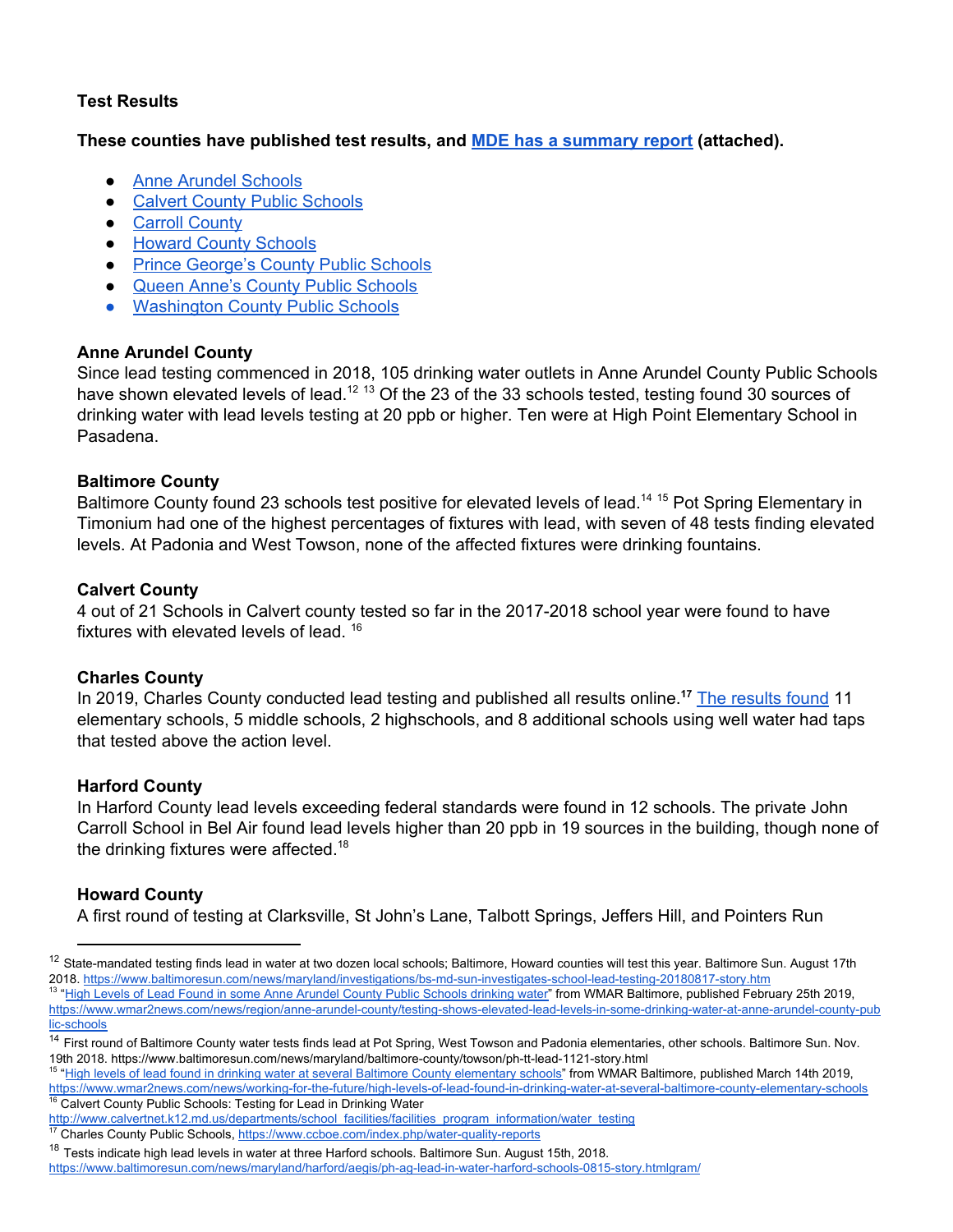Elementary School showed that 28 fixtures across 9 of the 15 schools were shown to have lead.<sup>19</sup> One sink fixture at Clarksville Elementary School was over the limit, and at Clarksville Middle two teacher office sinks were found unsafe. Howard County has made all tests results available online.<sup>20</sup>

## **Montgomery County 21 22**

In Montgomery County 246 of the 13,248 fixtures tested were found to have lead levels above 20 ppb. 86 Schools tested positive for elevated levels of lead. And some tests far exceeded the 20ppb limit, going as high as 700 ppb. Montgomery County Public Schools repaired 249 outlets above the state action level, but recently found some fountains tested for above 253 parts per billion.

Schools reported with high lead levels include Broad Acres Elementary School (85.7 parts per billion), New Hampshire Estate (42 parts per billion), Gaithersburg Elementary (253 parts per billion).

## **Prince George's County**

7 out of 14 schools tested in Bowie 2017 showed elevated levels of lead in drinking water. Prince George's county began a much earlier program of lead testing and remediation in 2004 and all schools are expected to be fitted with lead free fountains by June 28th 2019.<sup>23</sup>

#### **Queen Anne's County**

"As of December 11, 2018, QACPS has results from 1,639 outlets; including drinking water and non-drinking water fixtures. Of those, 1478 (90%) do not have elevated levels of lead, and 161 (10%) have elevated levels of lead. Of the 161, eight (.05%) are drinking fountains with the remainder being mainly classroom or science lab sinks."<sup>24</sup>

#### **Washington County**

Elevated levels of lead found. 25

#### **Worcester County**

Seven sinks at Buckingham Elementary School in Worcester County were found to have above average amounts of lead, with a sink in the women's bathroom coming back at 62 parts per billion.

#### **Wicomico County**

Two schools in Wicomico tested positive for elevated levels of lead. In Fruitland Primary and Pinehurst Elementary officials tested "371 water fixtures throughout their schools and found that 19 of those did not meet the state's standards." <sup>26</sup>

<sup>24</sup> Queen Anne's County Public Schools Water Test Results

<sup>&</sup>lt;sup>19</sup> Lead Found in Water in 9 Howard County Schools. Baltimore Sun. October 31st 2018.

<https://www.baltimoresun.com/news/maryland/howard/ph-ho-cf-lead-water-1023-story.htm><br>20 Howard County: Cabustinety.htm Howard County Schoools: <https://www.hcpss.org/schools/water-quality-reports/>

<sup>&</sup>lt;sup>21</sup> ["Montgomery](https://wjla.com/news/local/montgomery-county-working-to-get-lead-out-of-school-drinking-water) County working to get lead out of school drinking water" from WJLA, published March 19th 2019,

<https://wjla.com/news/local/montgomery-county-working-to-get-lead-out-of-school-drinking-water>

 $^{22}$  "Officials work to lower lead levels in public drinking water across Montgomery county" from Local DVM, published March 20th 2019,

<https://www.localdvm.com/news/i-270/officials-work-to-lower-lead-levels-in-public-drinking-water-across-montgomery-county/> <sup>23</sup> Prince George's County Public Schools Water quality program and test results. <https://www.pgcps.org/water-quality-pro>

[https://www.qacps.org/site/default.aspx?PageType=3&DomainID=1&ModuleInstanceID=9296&ViewID=6446EE88-D30C-497E-9316-3F8874B3E108&](https://www.qacps.org/site/default.aspx?PageType=3&DomainID=1&ModuleInstanceID=9296&ViewID=6446EE88-D30C-497E-9316-3F8874B3E108&RenderLoc=0&FlexDataID=13141&PageID=1) [RenderLoc=0&FlexDataID=13141&PageID=1](https://www.qacps.org/site/default.aspx?PageType=3&DomainID=1&ModuleInstanceID=9296&ViewID=6446EE88-D30C-497E-9316-3F8874B3E108&RenderLoc=0&FlexDataID=13141&PageID=1)

<sup>&</sup>lt;sup>25</sup> Washington County[:](http://wcpsmd.com/sites/default/files/documents/doub_water_test_results_04_18.pdf) [http://wcpsmd.com/sites/default/files/documents/doub\\_water\\_test\\_results\\_04\\_18.pdf](http://wcpsmd.com/sites/default/files/documents/doub_water_test_results_04_18.pdf)

<sup>&</sup>lt;sup>26</sup> Two Wicomico Co. schools test positive for lead in water. ABC47. June 28th 2018.

<https://www.wmdt.com/2018/06/two-wicomico-co-schools-test-positive-for-lead-in-water/>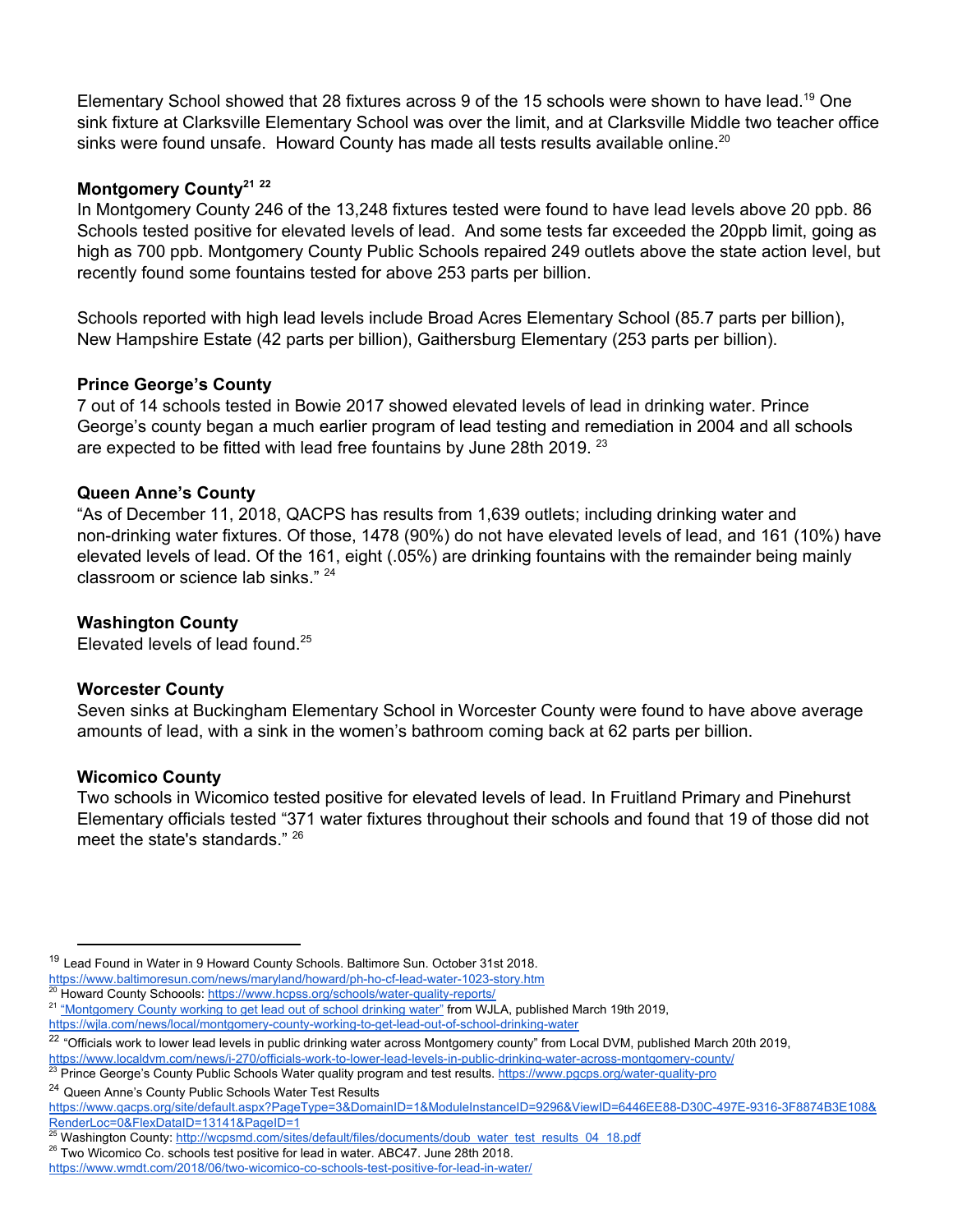Twenty two public school systems have submitted results for a total of 906 schools as of January 25, 2021, with a total of 50,634 first-draw samples collected and analyzed. Of these, 1,001 samples collected at consumption outlets exceeded the Action Level (AL) of 20 parts per billion (ppb) of lead, and 1,120 samples collected at nonconsumption outlets exceeded the AL of lead. There were 22 samples that exceeded the AL of lead for which a use determination could not be made.

| Test Results for Public Schools Received as of January 25, 2021: 2017-2018 School Year |                                                  |               |                                                                                                 |                                                     |                                                    |                                                         |                                                                                  |                                                        |                                                                       |  |
|----------------------------------------------------------------------------------------|--------------------------------------------------|---------------|-------------------------------------------------------------------------------------------------|-----------------------------------------------------|----------------------------------------------------|---------------------------------------------------------|----------------------------------------------------------------------------------|--------------------------------------------------------|-----------------------------------------------------------------------|--|
| <b>County</b>                                                                          | # Schools<br><b>Completing</b><br><b>Testing</b> | # Total First | # First Draw<br><b>Samples from</b><br><b>Drinking</b><br>Draw Samples Water Outlets on Outlets | # First Draw<br><b>Samples from</b><br>Nonconsumpti | # First Draw<br>Samples with<br><b>Unknown Use</b> | # Total<br><b>Elevated First</b><br><b>Draw Samples</b> | # Elevated First Draw Samples<br>Draw Samples<br>from Drinking<br><b>Outlets</b> | # Elevated First<br>from<br>Nonconsumpti<br>on Outlets | # Elevated First<br><b>Draw Samples</b><br>with Unknown<br><b>Use</b> |  |
| <b>Allegany</b>                                                                        | $\overline{0}$                                   |               |                                                                                                 |                                                     |                                                    |                                                         |                                                                                  |                                                        |                                                                       |  |
| <b>Anne Arundel</b>                                                                    | 32                                               | 3,861         | 1,084                                                                                           | 2,459                                               | 318                                                | 277                                                     | 50                                                                               | 226                                                    | $\mathbf{1}$                                                          |  |
| <b>Baltimore County</b>                                                                | $\mathbf 0$                                      |               |                                                                                                 |                                                     |                                                    |                                                         |                                                                                  |                                                        |                                                                       |  |
| <b>Baltimore City</b>                                                                  | 9                                                | 733           | $\mathbf 0$                                                                                     | $\mathbf 0$                                         | 733                                                | 15                                                      | $\overline{0}$                                                                   | $\Omega$                                               | 15                                                                    |  |
| <b>Calvert</b>                                                                         | 8                                                | 480           | 480                                                                                             | $\Omega$                                            | $\Omega$                                           |                                                         | 1                                                                                | $\Omega$                                               | $\overline{0}$                                                        |  |
| <b>Caroline</b>                                                                        | $\mathbf 0$                                      |               |                                                                                                 |                                                     |                                                    |                                                         |                                                                                  |                                                        |                                                                       |  |
| <b>Carroll</b>                                                                         | $\mathbf 0$                                      |               |                                                                                                 |                                                     |                                                    |                                                         |                                                                                  |                                                        |                                                                       |  |
| <b>Cecil</b>                                                                           | $\mathbf 0$                                      |               |                                                                                                 |                                                     |                                                    |                                                         |                                                                                  |                                                        |                                                                       |  |
| <b>Charles</b>                                                                         | $\mathbf 0$                                      |               |                                                                                                 |                                                     |                                                    |                                                         |                                                                                  |                                                        |                                                                       |  |
| <b>Dorchester</b>                                                                      | $\mathbf 0$                                      |               |                                                                                                 |                                                     |                                                    |                                                         |                                                                                  |                                                        |                                                                       |  |
| <b>Frederick</b>                                                                       | $\mathbf 0$                                      |               |                                                                                                 |                                                     |                                                    |                                                         |                                                                                  |                                                        |                                                                       |  |
| Garrett                                                                                | 12                                               | 420           | 420                                                                                             | 0                                                   | $\overline{0}$                                     | 24                                                      | 24                                                                               | 0                                                      | $\overline{0}$                                                        |  |
| <b>Harford</b>                                                                         | 12                                               | 658           | 554                                                                                             | 104                                                 | $\Omega$                                           | 13                                                      | 5                                                                                | 8                                                      | $\overline{0}$                                                        |  |
| <b>Howard</b>                                                                          | $\mathbf 0$                                      |               |                                                                                                 |                                                     |                                                    |                                                         |                                                                                  |                                                        |                                                                       |  |
| Kent                                                                                   | $\mathbf 0$                                      |               |                                                                                                 |                                                     |                                                    |                                                         |                                                                                  |                                                        |                                                                       |  |
| <b>Montgomery</b>                                                                      | 207                                              | 13,248        | 13,248                                                                                          | $\mathbf 0$                                         | $\overline{0}$                                     | 229                                                     | 229                                                                              | $\Omega$                                               | $\overline{0}$                                                        |  |
| <b>Prince George's</b>                                                                 | 0                                                |               |                                                                                                 |                                                     |                                                    |                                                         |                                                                                  |                                                        |                                                                       |  |
| <b>Queen Anne</b>                                                                      | 8                                                | 319           | 102                                                                                             | 217                                                 | $\overline{0}$                                     | 32                                                      | 5                                                                                | 27                                                     | $\overline{0}$                                                        |  |
| St. Mary's                                                                             | 12                                               | 1,597         | 1,451                                                                                           | 119                                                 | 27                                                 | 144                                                     | 67                                                                               | 72                                                     | 5 <sup>1</sup>                                                        |  |
| <b>Somerset</b>                                                                        | $\mathbf 0$                                      |               |                                                                                                 |                                                     |                                                    |                                                         |                                                                                  |                                                        |                                                                       |  |
| <b>Talbot</b>                                                                          | $\mathbf 0$                                      |               |                                                                                                 |                                                     |                                                    |                                                         |                                                                                  |                                                        |                                                                       |  |
| Washington                                                                             | 39                                               | 3,039         | 831                                                                                             | 2,207                                               | 1                                                  | 120                                                     | 6                                                                                | 114                                                    | $\overline{0}$                                                        |  |
| Wicomico                                                                               | 13                                               | 498           | 464                                                                                             | 34                                                  | $\Omega$                                           | 25                                                      | 21                                                                               |                                                        | $\overline{0}$                                                        |  |
| Worcester                                                                              | $\Omega$                                         |               |                                                                                                 |                                                     |                                                    |                                                         |                                                                                  |                                                        |                                                                       |  |
| <b>Total</b>                                                                           | 352                                              | 24853         | 18634                                                                                           | 5140                                                | 1079                                               | 880                                                     | 408                                                                              | 451                                                    | 21                                                                    |  |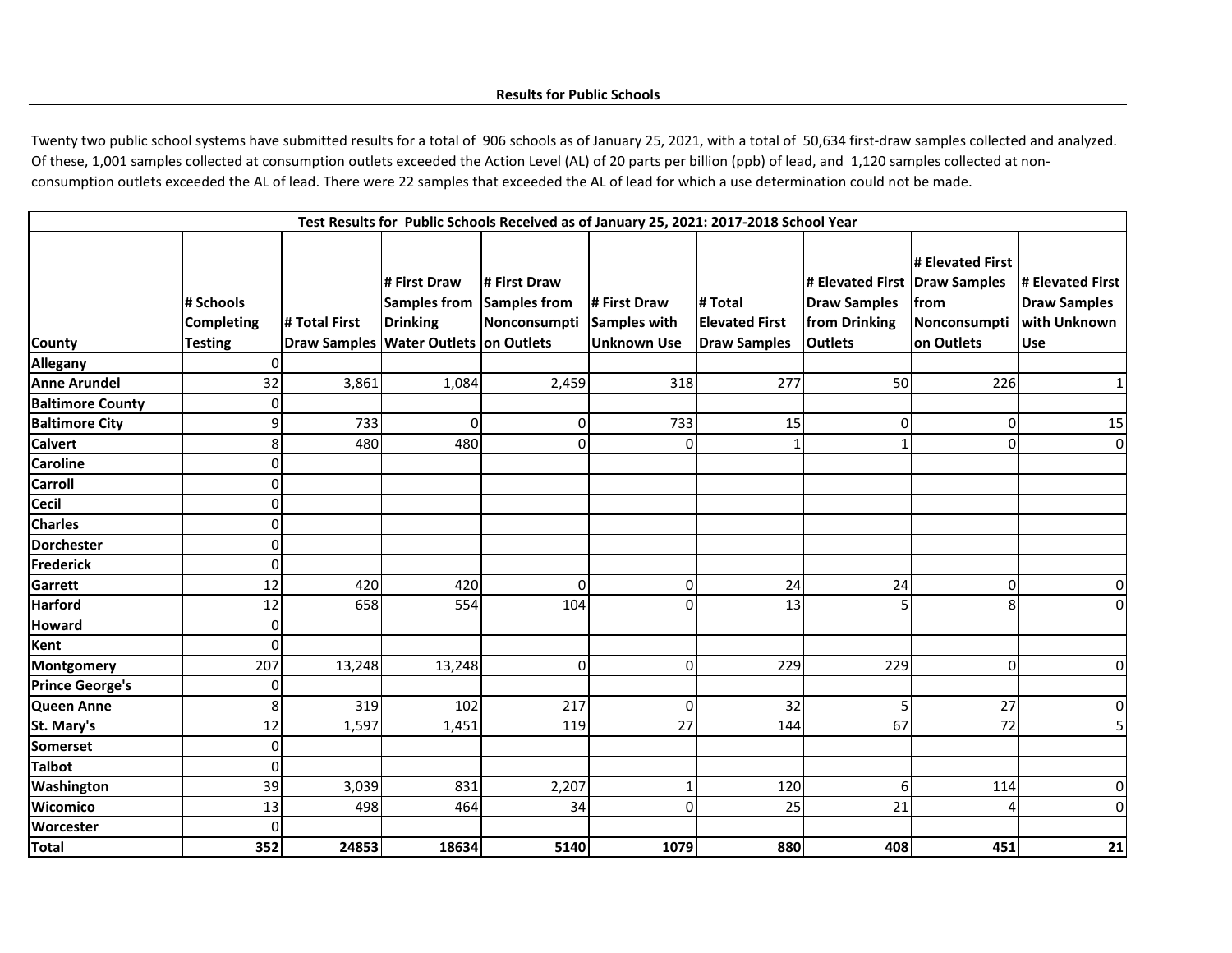|                         |                                                  |               |                                                                                                 | Test Results for Public Schools Received as of January 25, 2021: 2018-2019 School Year |                                                           |                                                         |                                                                            |                                                                        |                                                                |
|-------------------------|--------------------------------------------------|---------------|-------------------------------------------------------------------------------------------------|----------------------------------------------------------------------------------------|-----------------------------------------------------------|---------------------------------------------------------|----------------------------------------------------------------------------|------------------------------------------------------------------------|----------------------------------------------------------------|
| County                  | # Schools<br><b>Completing</b><br><b>Testing</b> | # Total First | # First Draw<br><b>Samples from</b><br><b>Drinking</b><br>Draw Samples Water Outlets on Outlets | # First Draw<br>Samples from<br>Nonconsumpti                                           | # First Draw<br><b>Samples with</b><br><b>Unknown Use</b> | # Total<br><b>Elevated First</b><br><b>Draw Samples</b> | # Elevated First<br><b>Draw Samples</b><br>from Drinking<br><b>Outlets</b> | # Elevated First<br>Draw Samples<br>from<br>Nonconsumpti<br>on Outlets | # Elevated First<br>Draw Samples<br>with Unknown<br><b>Use</b> |
| Allegany                | $\overline{0}$                                   |               |                                                                                                 |                                                                                        |                                                           |                                                         |                                                                            |                                                                        |                                                                |
| <b>Anne Arundel</b>     | 13                                               | 1390          | 429                                                                                             | 907                                                                                    | 54                                                        | 41                                                      | 8                                                                          | 32                                                                     | 1                                                              |
| <b>Baltimore County</b> | 155                                              | 6784          | 4278                                                                                            | 2506                                                                                   | $\Omega$                                                  | 368                                                     | 202                                                                        | 166                                                                    | $\Omega$                                                       |
| <b>Baltimore City</b>   |                                                  | under review  | under review                                                                                    | under review                                                                           | under review                                              | under review                                            | under review                                                               | under review                                                           | under review                                                   |
| <b>Calvert</b>          |                                                  | 298           | 298                                                                                             | $\Omega$                                                                               |                                                           | 0                                                       |                                                                            | 0                                                                      | 0                                                              |
| <b>Caroline</b>         | 6                                                | 156           | 156                                                                                             | $\Omega$                                                                               | $\Omega$                                                  | $\Omega$                                                | O                                                                          | $\Omega$                                                               | $\mathbf 0$                                                    |
| <b>Carroll</b>          | $\overline{0}$                                   |               |                                                                                                 |                                                                                        |                                                           |                                                         |                                                                            |                                                                        |                                                                |
| <b>Cecil</b>            | 21                                               | 2205          | 387                                                                                             | 1818                                                                                   | 0                                                         | 236                                                     | 20                                                                         | 216                                                                    | $\mathbf 0$                                                    |
| <b>Charles</b>          | 29                                               | 1752          | 1567                                                                                            | 185                                                                                    | 0                                                         | 77                                                      | 58                                                                         | 19                                                                     | $\mathbf 0$                                                    |
| <b>Dorchester</b>       | 5                                                | 70            | 70                                                                                              | 0                                                                                      | 0                                                         | $\overline{2}$                                          | $\mathcal{D}$                                                              | 0                                                                      | $\mathbf 0$                                                    |
| <b>Frederick</b>        | 56                                               | 1349          | 1347                                                                                            |                                                                                        | 0                                                         | 46                                                      | 44                                                                         |                                                                        | $\mathbf 0$                                                    |
| Garrett                 | $\mathbf{0}$                                     |               |                                                                                                 |                                                                                        |                                                           |                                                         |                                                                            |                                                                        |                                                                |
| <b>Harford</b>          | 12                                               | 1371          | 880                                                                                             | 491                                                                                    | 0                                                         | 85                                                      | Δ                                                                          | 81                                                                     | $\mathbf 0$                                                    |
| <b>Howard</b>           | 59                                               | 3990          | 3961                                                                                            | 29                                                                                     | 0                                                         | 85                                                      | 83                                                                         |                                                                        | $\mathbf 0$                                                    |
| Kent                    | 0                                                |               |                                                                                                 |                                                                                        |                                                           |                                                         |                                                                            |                                                                        |                                                                |
| Montgomery              | $\mathbf 1$                                      | 121           | 121                                                                                             | 0                                                                                      | 0                                                         | 0                                                       | $\Omega$                                                                   | $\Omega$                                                               | 0                                                              |
| <b>Prince George's</b>  | 120                                              | 2646          | 2646                                                                                            | $\mathbf 0$                                                                            | 0                                                         | 63                                                      | 63                                                                         | $\overline{0}$                                                         | $\mathbf 0$                                                    |
| <b>Queen Anne</b>       | $\mathbf{0}$                                     |               |                                                                                                 |                                                                                        |                                                           |                                                         |                                                                            |                                                                        |                                                                |
| St. Mary's              | $\mathbf{0}$                                     |               |                                                                                                 |                                                                                        |                                                           |                                                         |                                                                            |                                                                        |                                                                |
| <b>Somerset</b>         | 6                                                | 219           | 219                                                                                             | $\pmb{0}$                                                                              | 0                                                         | 18                                                      | 18                                                                         | $\overline{0}$                                                         | $\mathbf 0$                                                    |
| <b>Talbot</b>           | 8                                                | 40            | 24                                                                                              | 16                                                                                     | 0                                                         | 0                                                       | $\mathbf 0$                                                                | $\overline{0}$                                                         | $\mathbf 0$                                                    |
| Washington              | $\mathbf 1$                                      | 43            | 11                                                                                              | 32                                                                                     | $\overline{0}$                                            | $\overline{0}$                                          | $\Omega$                                                                   | $\Omega$                                                               | 0                                                              |
| <b>Wicomico</b>         | 6                                                | 328           | 325                                                                                             | 3                                                                                      | 0                                                         | 29                                                      | 29                                                                         | $\Omega$                                                               | $\mathbf 0$                                                    |
| Worcester               | 10                                               | 690           | 274                                                                                             | 416                                                                                    | 0                                                         | 135                                                     | 41                                                                         | 94                                                                     | $\mathbf 0$                                                    |
| <b>Total</b>            | 514                                              | 23452         | 16993                                                                                           | 6405                                                                                   | 54                                                        | 1185                                                    | 572                                                                        | 612                                                                    | $\mathbf{1}$                                                   |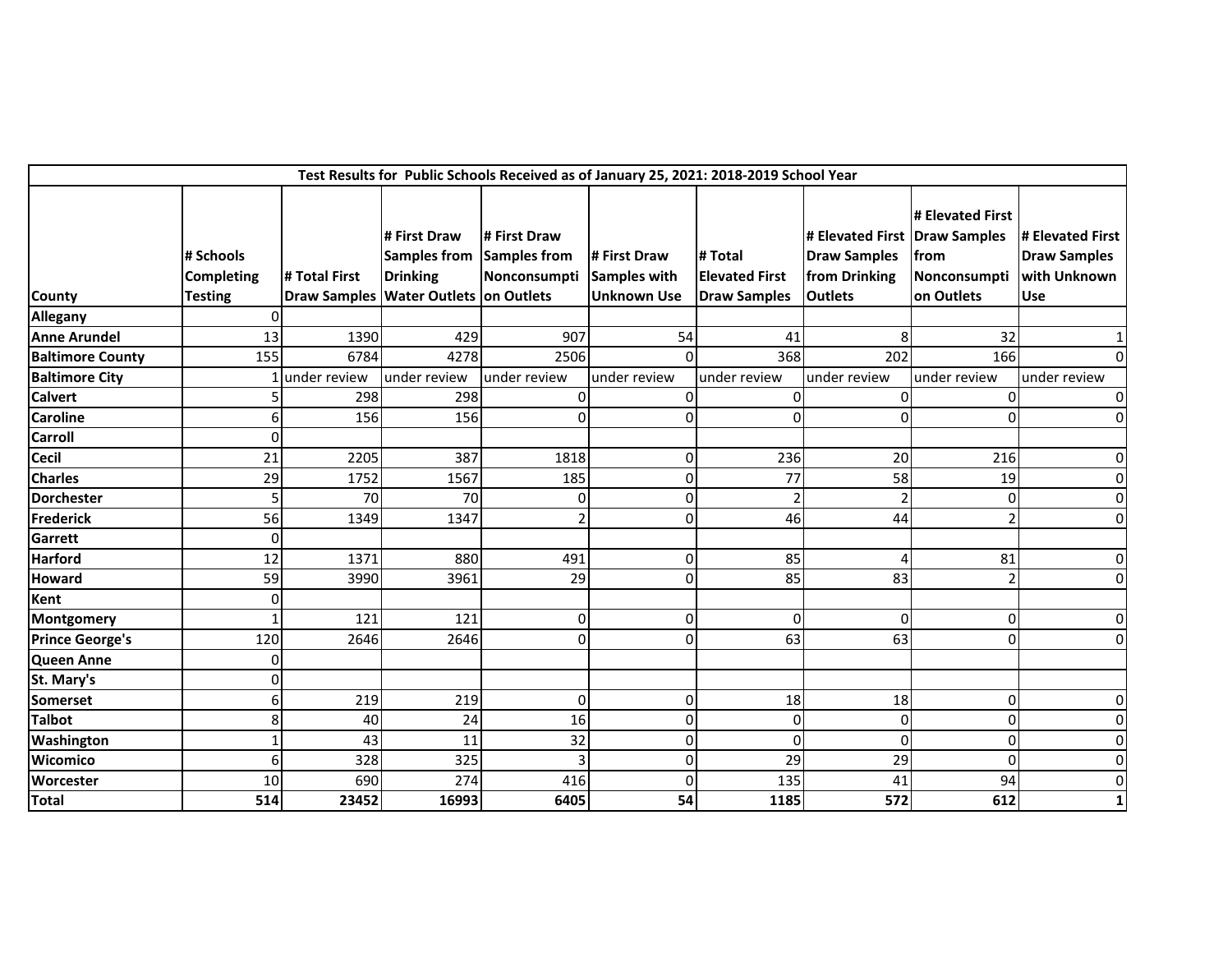|               |                                                  |               |                                                                                                         |                                                           |                             | Test Results for Public Schools Received as of January 25, 2021: 2019-2020 School Year |                                                                                    |                                                         |                                                                              |
|---------------|--------------------------------------------------|---------------|---------------------------------------------------------------------------------------------------------|-----------------------------------------------------------|-----------------------------|----------------------------------------------------------------------------------------|------------------------------------------------------------------------------------|---------------------------------------------------------|------------------------------------------------------------------------------|
| <b>County</b> | # Schools<br><b>Completing</b><br><b>Testing</b> | # Total First | <b>I# First Draw</b><br><b>Samples from</b><br><b>Drinking</b><br>Draw Samples Water Outlets on Outlets | # First Draw<br>Samples from<br>Nonconsumpti Samples with | # First Draw<br>Unknown Use | # Total<br><b>Elevated First</b><br>Draw Samples                                       | # Elevated First   Draw Samples<br>Draw Samples<br>from Drinking<br><b>Outlets</b> | # Elevated First<br> from<br>Nonconsumpti<br>on Outlets | <b># Elevated First</b><br>Draw Samples<br><b>with Unknown</b><br><b>Use</b> |
| Allegany      | 20                                               | 1777          | 696 <sub>l</sub>                                                                                        | 1081                                                      |                             | 68                                                                                     | 13I                                                                                | 55                                                      | OI                                                                           |
| Dorchester    |                                                  | 99            | 97                                                                                                      |                                                           |                             |                                                                                        |                                                                                    |                                                         |                                                                              |
| <b>Howard</b> |                                                  | 220           | <b>220</b>                                                                                              |                                                           |                             |                                                                                        |                                                                                    |                                                         |                                                                              |
| Montgomery    |                                                  | 28            | 28                                                                                                      |                                                           |                             |                                                                                        |                                                                                    |                                                         |                                                                              |
| <b>Talbot</b> |                                                  | 205           | 183                                                                                                     | 22                                                        |                             |                                                                                        |                                                                                    |                                                         | 01                                                                           |
| Total         | 40                                               | 2329          | 1224                                                                                                    | 1105                                                      |                             | 77                                                                                     | 21                                                                                 | 56                                                      | 0                                                                            |

### **Results for Nonpublic Schools**

As of January 25, 2021, MDE has received test results from 235 nonpublic schools. A total of 10,185 first-draw samples have been collected and analyzed. Of these, 117 samples collected at consumption outlets exceeded the Action Level (AL) of 20 parts per billion (ppb) of lead, and 265 samples collected at non-consumption outlets exceeded the AL of lead. There were two samples that exceeded the AL of lead for which a use determination could not be made.

|                         |                                                  |               |                                                                                                 |                                                                  |                             | Test Results for Nonpublic Schools Received as of January 25, 2021 for 2017-2018 School Year |                                                                                    |                                                                       |                                                                        |
|-------------------------|--------------------------------------------------|---------------|-------------------------------------------------------------------------------------------------|------------------------------------------------------------------|-----------------------------|----------------------------------------------------------------------------------------------|------------------------------------------------------------------------------------|-----------------------------------------------------------------------|------------------------------------------------------------------------|
| <b>County</b>           | # Schools<br><b>Completing</b><br><b>Testing</b> | # Total First | # First Draw<br><b>Samples from</b><br><b>Drinking</b><br>Draw Samples Water Outlets on Outlets | # First Draw<br><b>Samples from</b><br>Nonconsumpti Samples with | # First Draw<br>Unknown Use | # Total<br><b>Elevated First</b><br><b>Draw Samples</b>                                      | # Elevated First   Draw Samples<br>Draw Samples<br>from Drinking<br><b>Outlets</b> | # Elevated First<br><b>Ifrom</b><br><b>Nonconsumpti</b><br>on Outlets | # Elevated First<br><b>Draw Samples</b><br><b>with Unknown</b><br>lUse |
| Allegany                |                                                  |               |                                                                                                 |                                                                  |                             |                                                                                              |                                                                                    |                                                                       |                                                                        |
| <b>Anne Arundel</b>     |                                                  | 223           | 117                                                                                             | 77                                                               | 29                          |                                                                                              |                                                                                    |                                                                       |                                                                        |
| <b>Baltimore County</b> | 24                                               | 957           | 606                                                                                             | 345                                                              |                             | 26                                                                                           | 17                                                                                 |                                                                       |                                                                        |
| <b>Baltimore City</b>   | 11                                               | 682           | 443                                                                                             | 239                                                              |                             | 19                                                                                           |                                                                                    | 19                                                                    |                                                                        |
| <b>Calvert</b>          |                                                  |               |                                                                                                 |                                                                  |                             |                                                                                              |                                                                                    |                                                                       |                                                                        |
| <b>Caroline</b>         |                                                  |               |                                                                                                 |                                                                  |                             |                                                                                              |                                                                                    |                                                                       |                                                                        |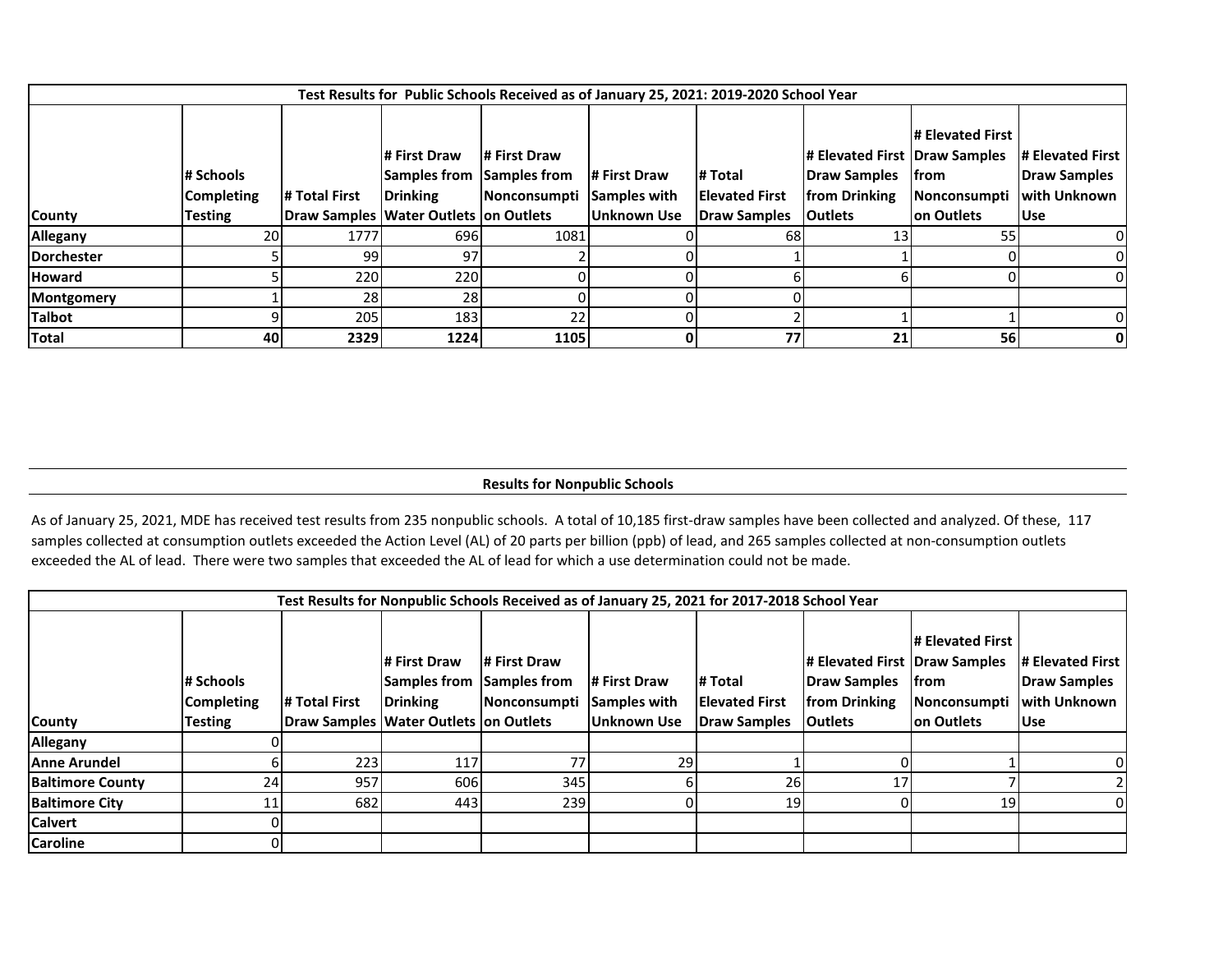| <b>Carroll</b>         | 0   |       |      |       |    |     |    |          |  |
|------------------------|-----|-------|------|-------|----|-----|----|----------|--|
| <b>Cecil</b>           |     | 17    | 17   |       | 0  |     | O  | 0        |  |
| <b>Charles</b>         | O   |       |      |       |    |     |    |          |  |
| <b>Dorchester</b>      | 0   |       |      |       |    |     |    |          |  |
| <b>Frederick</b>       | 4   | 75    | 46   | 29    | 0  |     |    |          |  |
| Garrett                | 0   |       |      |       |    |     |    |          |  |
| <b>Harford</b>         | 3   | 161   | 41   | 120   | 0  | 19  | 0  | 19       |  |
| <b>Howard</b>          |     | 120   | 31   | 89    | 0  |     |    |          |  |
| Kent                   |     |       | 2    |       | 0  |     |    |          |  |
| Montgomery             | 32  | 2,376 | 674  | 1,668 | 34 | 56  |    | 51       |  |
| <b>Prince George's</b> | 12  | 347   | 233  | 114   | 0  | 15  |    | 10       |  |
| Queen Anne             | 0   |       |      |       |    |     |    |          |  |
| St. Mary's             | ຳ   | 69    | 69   |       | 0  |     | ი  |          |  |
| Somerset               | 0   |       |      |       |    |     |    |          |  |
| <b>Talbot</b>          |     | 72    | 35   | 37    | 0  |     |    | $\Omega$ |  |
| Washington             |     | 60    | 25   | 35    | 0  |     |    |          |  |
| Wicomico               |     |       | 2    |       | 0  |     |    |          |  |
| <b>Worcester</b>       |     | 36    | 36   |       | 0  |     |    |          |  |
| <b>Total</b>           | 107 | 5204  | 2377 | 2758  | 69 | 148 | 35 | 111      |  |

|                         |                                                  |               |                                                                                                         |                                              |                                                    | Test Results for Nonpublic Schools Received as of January 25, 2021 for 2018-2019 School Year |                                                                                    |                                                          |                                                                       |
|-------------------------|--------------------------------------------------|---------------|---------------------------------------------------------------------------------------------------------|----------------------------------------------|----------------------------------------------------|----------------------------------------------------------------------------------------------|------------------------------------------------------------------------------------|----------------------------------------------------------|-----------------------------------------------------------------------|
| <b>County</b>           | # Schools<br><b>Completing</b><br><b>Testing</b> | # Total First | <b>I# First Draw</b><br><b>Samples from</b><br><b>Drinking</b><br>Draw Samples Water Outlets on Outlets | # First Draw<br>Samples from<br>Nonconsumpti | # First Draw<br>Samples with<br><b>Unknown Use</b> | # Total<br><b>IElevated First</b><br><b>Draw Samples</b>                                     | # Elevated First   Draw Samples<br>Draw Samples<br>from Drinking<br><b>Outlets</b> | # Elevated First<br>lfrom<br>Nonconsumpti<br>Ion Outlets | <b># Elevated First</b><br>Draw Samples<br>with Unknown<br><b>Use</b> |
| Allegany                |                                                  | 43            | 43                                                                                                      |                                              |                                                    |                                                                                              |                                                                                    |                                                          | 01                                                                    |
| <b>Anne Arundel</b>     | 10                                               | 250           | 141                                                                                                     | 109                                          |                                                    |                                                                                              |                                                                                    |                                                          | 01                                                                    |
| <b>Baltimore County</b> | 24                                               | 651           | 332                                                                                                     | 319                                          |                                                    | 39                                                                                           |                                                                                    | 31                                                       | 01                                                                    |
| <b>Baltimore City</b>   | 23                                               | 1381          | 621                                                                                                     | 750                                          |                                                    | 26                                                                                           |                                                                                    | 19                                                       | 01                                                                    |
| <b>Calvert</b>          |                                                  |               |                                                                                                         |                                              |                                                    |                                                                                              |                                                                                    |                                                          |                                                                       |
| <b>Caroline</b>         |                                                  |               |                                                                                                         |                                              |                                                    |                                                                                              |                                                                                    |                                                          |                                                                       |
| <b>Carroll</b>          |                                                  | 76            | 32                                                                                                      | 44                                           |                                                    |                                                                                              |                                                                                    |                                                          | 01                                                                    |
| <b>Cecil</b>            |                                                  | 14            | 14                                                                                                      |                                              |                                                    |                                                                                              |                                                                                    |                                                          | 01                                                                    |
| <b>Charles</b>          |                                                  | 13            | 12                                                                                                      |                                              |                                                    |                                                                                              |                                                                                    |                                                          | 01                                                                    |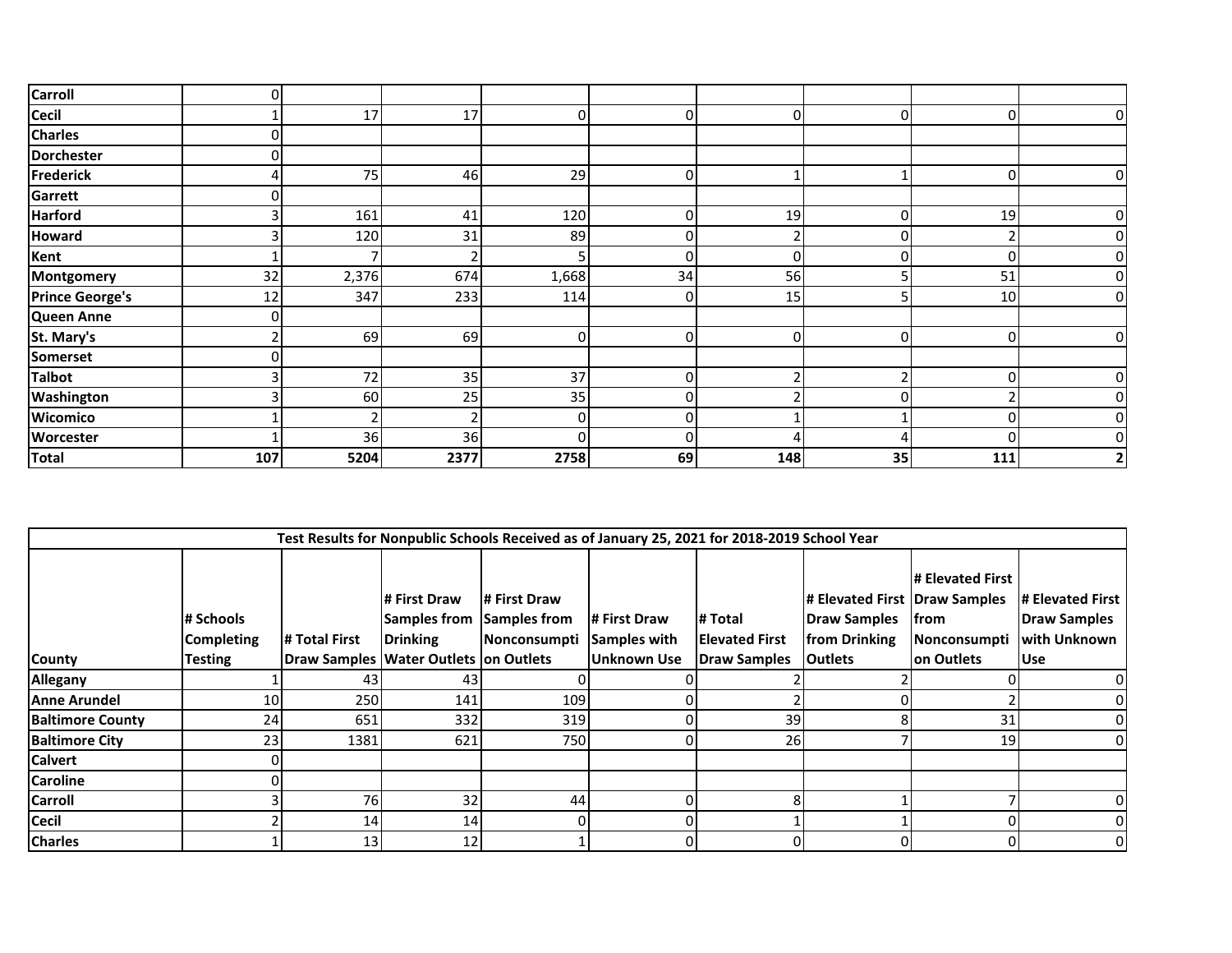| <b>Dorchester</b>      | 0   |      |      |      |    |     |    |     |   |
|------------------------|-----|------|------|------|----|-----|----|-----|---|
| <b>Frederick</b>       |     | 268  | 222  | 46   |    | 54  | 53 |     |   |
| Garrett                | 0   |      |      |      |    |     |    |     |   |
| <b>Harford</b>         |     | 73   | 44   | 29   | 0  |     | n  |     |   |
| <b>Howard</b>          | 13  | 347  | 195  | 152  | 0  | 26  |    | 21  |   |
| Kent                   |     |      | 3    |      |    |     |    |     |   |
| Montgomery             | 27  | 1350 | 492  | 761  | 97 | 65  |    | 61  |   |
| <b>Prince George's</b> |     | 129  | 40   | 89   | 0  |     |    |     |   |
| Queen Anne             | 0   |      |      |      |    |     |    |     |   |
| St. Mary's             |     |      | 8    |      | 0  |     |    |     |   |
| Somerset               |     |      |      |      |    |     |    |     |   |
| <b>Talbot</b>          | 0   |      |      |      |    |     |    |     |   |
| Washington             |     | 125  | 32   | 93   | 0  | a   | n  | ი   |   |
| Wicomico               | 0   |      |      |      |    |     |    |     |   |
| <b>Worcester</b>       | 0   |      |      |      |    |     |    |     |   |
| Total                  | 123 | 4732 | 2231 | 2394 | 97 | 234 | 82 | 152 | 0 |

|                         |                                                  |               |                                                                                          |                                                                  |                                    | Test Results for Nonpublic Schools Received as of January 25, 2021 for 2019-2020 School Year |                                                                                           |                                                                |                                                                |
|-------------------------|--------------------------------------------------|---------------|------------------------------------------------------------------------------------------|------------------------------------------------------------------|------------------------------------|----------------------------------------------------------------------------------------------|-------------------------------------------------------------------------------------------|----------------------------------------------------------------|----------------------------------------------------------------|
| <b>County</b>           | # Schools<br><b>Completing</b><br><b>Testing</b> | # Total First | # First Draw<br><b>Samples from</b><br>Drinking<br>Draw Samples Water Outlets on Outlets | # First Draw<br><b>Samples from</b><br>Nonconsumpti Samples with | # First Draw<br><b>Unknown Use</b> | # Total<br><b>Elevated First</b><br>Draw Samples                                             | # Elevated First   Draw Samples<br>Draw Samples   from<br>from Drinking<br><b>Outlets</b> | <b>I# Elevated First</b><br><b>Nonconsumpti</b><br>Ion Outlets | # Elevated First<br>Draw Samples<br>with Unknown<br><b>Use</b> |
| <b>Baltimore County</b> |                                                  |               |                                                                                          |                                                                  |                                    |                                                                                              |                                                                                           |                                                                |                                                                |
| Kent                    |                                                  |               |                                                                                          |                                                                  |                                    |                                                                                              |                                                                                           |                                                                |                                                                |
| Montgomery              |                                                  | 214           | 96                                                                                       | 118                                                              |                                    |                                                                                              |                                                                                           |                                                                |                                                                |
| <b>Prince George's</b>  |                                                  | 26            |                                                                                          | 23                                                               |                                    |                                                                                              |                                                                                           |                                                                | 01                                                             |
| Total                   |                                                  | 2491          | 108                                                                                      | 141                                                              |                                    |                                                                                              |                                                                                           |                                                                |                                                                |